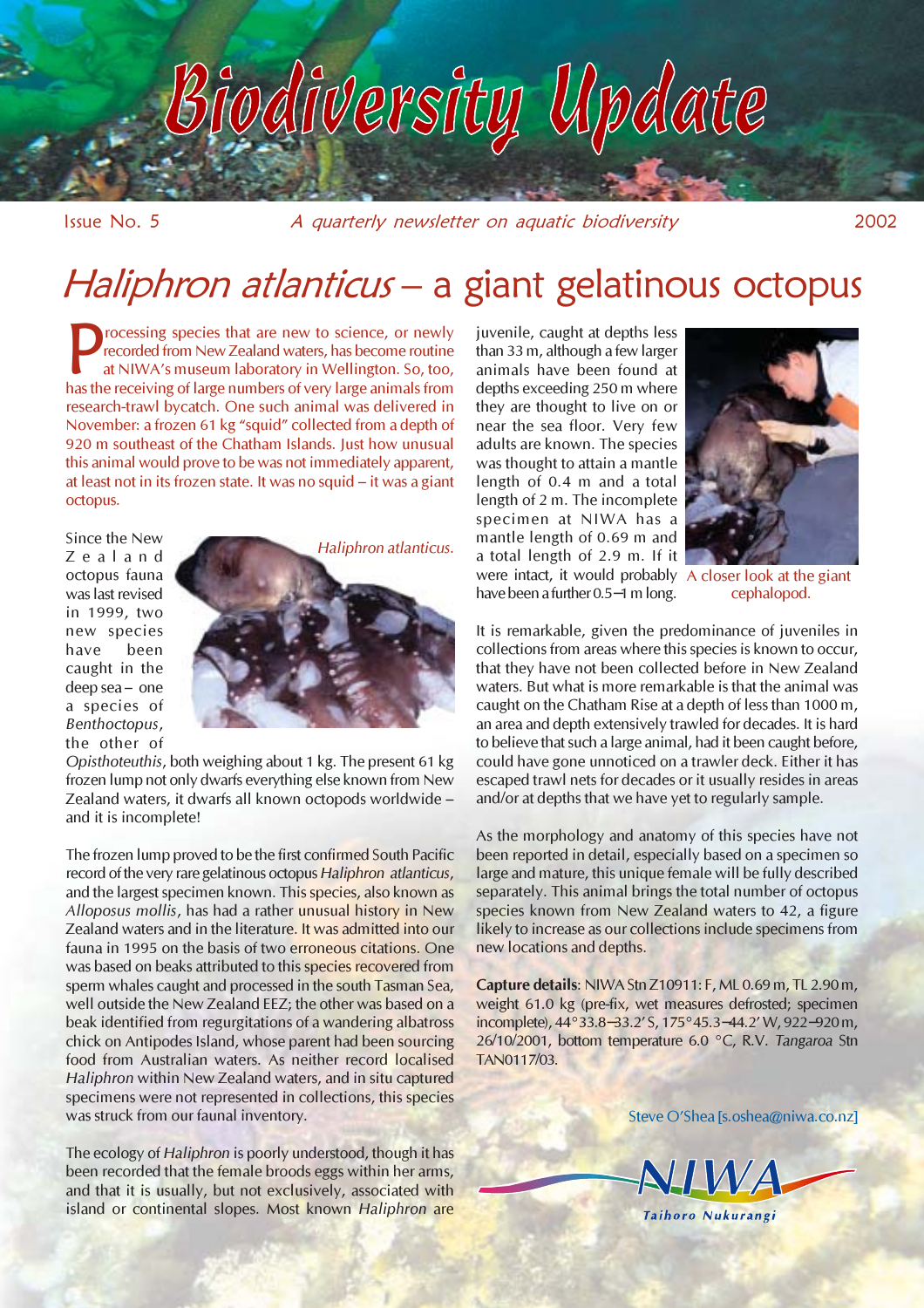

## NIWA biologist leads international sponge taxonomy workshop

EV drugs to combat the world's most feared diseases<br>may be found on the ocean floor in sea sponges.<br>Scientists are investigating the potential of sea sponges<br>to provide new drugs that can fight the bacteria that cause may be found on the ocean floor in sea sponges. Scientists are investigating the potential of sea sponges to provide new drugs that can fight the bacteria that cause diseases such as anthrax, smallpox, tuberculosis, and malaria. Few scientists have the expertise to locate and identify sponge species, a necessary first step to unlocking the medical potential of these primitive creatures, so training workshops are necessary.

Dr Michelle Kelly Shanks from NIWA recently led a 3 day workshop at the University of Mississippi to help scientists develop the skills necessary to identify sponge species. She hopes this will lead to an international network of specialists working together on sponge biotechnology projects.

The workshop focused on Indo-Pacific and Atlantic sponges and was organised at the request of Dr Mark Hamann, of the university's Department of Pharmacognosy, whose group of staff and students have been working for some time on extracting compounds from sponges to fight various diseases. Students from China, Egypt, India, Japan, Korea, Nigeria, Pakistan, and the United States participated in the workshop. Many were pharmacologists, and some had a basic knowledge of plant taxonomy, but others had no experience with microscopy or animals.

This was the latest in a series of workshops run by Dr Kelly Shanks (the last one was at the University of the South Pacific in Suva). It was taught using a combination of lectures and practical exercises to help the participants recognise characteristics that identify sponge species. After three intensive days the participants were able to identify the sponge species that they were using in their own research.



Background cover photo: Gorgonian sea fans, sponges, and other filter feeding invertebrates, Three Kings Islands. Photo by Malcolm Francis



A new species of Petrosidae which provides an antimalarial compound.

Dr Kelly Shanks says that the potential to find new drugs is only as good as our understanding of their taxonomic relationships, and thus the differences between species. The more species that we can recognise, the better we can target related sponges that might have related chemical compounds with similar or better biochemical activity. The potential is huge. Sponges don't move, but are able to use their own metabolites to fend off fungal infections, predators, and bacterial invaders. Some of these compounds have amazing specificity to human diseases. The deep-sea Atlantic sponge Discoderma produces a compound with great potential for the treatment of breast cancer which is currently undergoing clinical trials in the United States.

Dr Kelly Shanks worked with Harbor Branch Oceanographic Institution scientists in Florida in the search for potential new drugs in the early 1990s. She is now involved in one of NIWA's major research programmes, to discover similar drugs and materials of use to humans and animals. Only about 1% of compounds from sponges have drug potential because they are often too toxic to living cells and it takes a long time to test and develop them. However, even if the compounds found do not lead to clinically useable drugs, they can still help scientists to design better drug molecules to target specific diseases.

Dr Kelly Shanks has studied sponges for 25 years and is one of only a handful of scientists worldwide with a broad knowledge of the world's sponge biodiversity. She works closely with Dr Hamann, who is currently investigating whether a compound extracted from a range of new sponge species from Indonesia is safe and effective for the treatment of malaria and tuberculosis. The prognosis for their research is exciting, and the programme has the backing of the World Health Organization.

There are over 700 sponge species known in New Zealand waters. Many are rare and under threat from coastal dredging and seamount fishing. We are finding new species all the time and most are endemic to the New Zealand region.

Michelle Wilkinson [m.wilkinson@niwa.co.nz]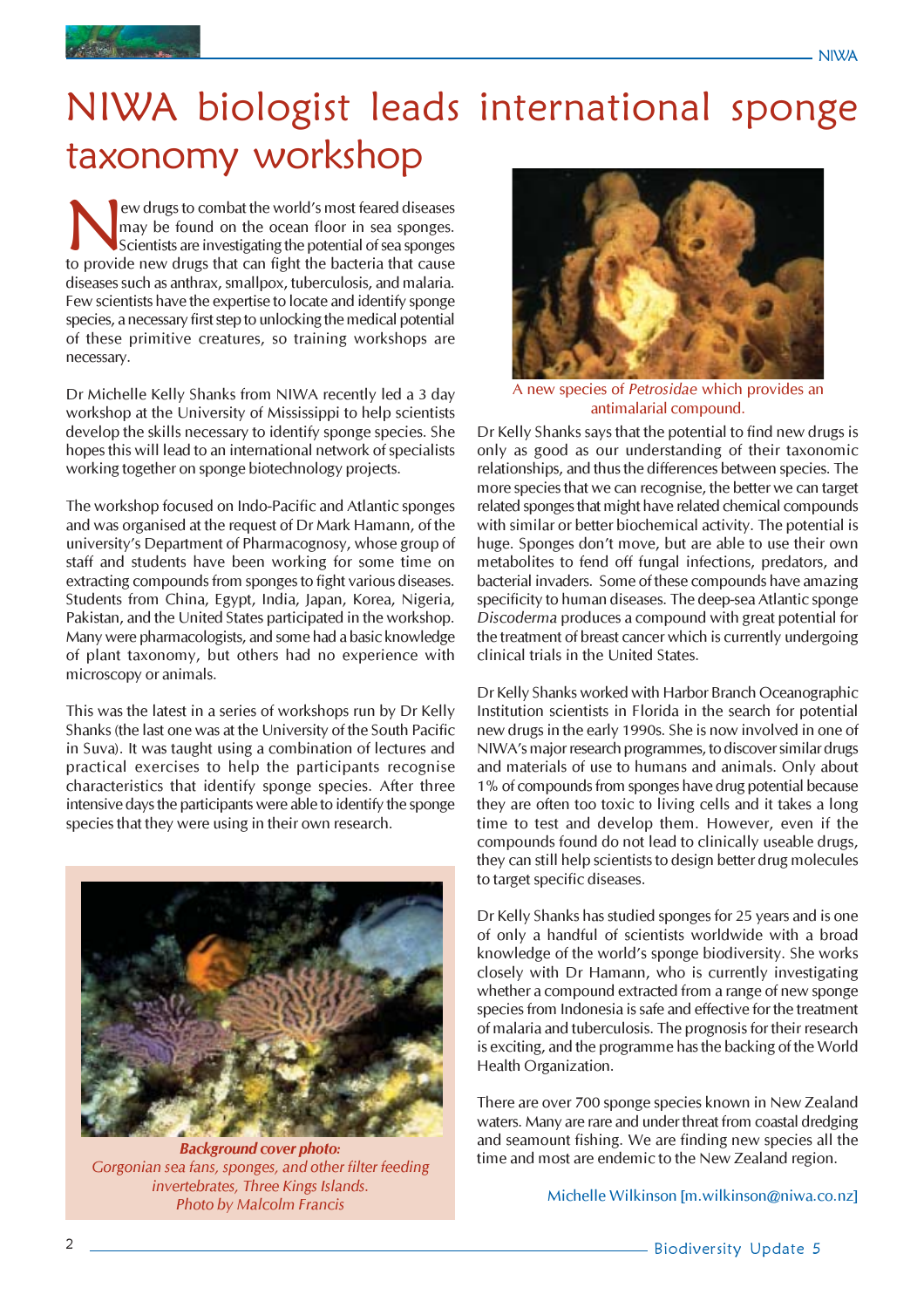



## Bioturbation is a key process in soft-sediment ecosystems

What happens to marine organisms of mudflats and<br>offshore soft-bottom areas when mud and silt are<br>deposited there by human activities or storms?<br>Experiments by NIWA ecologists are clarifying the crucial offshore soft-bottom areas when mud and silt are deposited there by human activities or storms? Experiments by NIWA ecologists are clarifying the crucial roles of bioturbators in maintaining or restoring biodiversity in these habitats.



Mounds of sediment expelled from ghost-shrimp (Callianassa filholi) burrows on an intertidal mudflat.

Some of the species in soft sediments are responsible for the structure and functioning of their habitats. These organisms, known as bioturbators, constantly disturb the sediment by burrowing and<br>feeding. Their feeding. activities mix the sediment layers and

cause substantial resuspension of the sediment and its transport by waves and currents. At the same time, bioturbation enhances organic decomposition, nutrient cycling, redistribution of organic material, and oxygenation of sediment, rather as earthworms do on land. These changes greatly affect estuarine and seafloor habitats, with repercussions for the entire soft-sediment ecosystem.

Bioturbators range from crustaceans, such as burrowing crabs and shrimps, to small polychaete worms and microscopic meiofaunal organisms. Deposit-feeders are the most prominent group of bioturbators as they constantly process sediment for food, resulting in horizontal and vertical movement of particles in the sediment.

Sediment bioturbation is evident as conspicuous burrow holes, sediment mounds, and depressions at the surface which result in a crater-like landscape. Bioturbation may have positive or adverse effects on other animals whose susceptibility to sediment disturbance depends on feeding mode, size, and mobility. Small, mobile species may benefit from improved mobility in unconsolidated sediment, whereas filter-feeding organisms may have their sensitive feeding apparatus clogged by fine sediment particles. Burial on the one hand, and the provision of burrow refuges on the other, both affect larval survival, and thus influence recruitment patterns. It is not surprising, therefore, that the presence and activity of bioturbators can play a central role in determining benthic community structure and biodiversity.

Understanding biodiversity and ecological processes like bioturbation is particularly important in the management and conservation of soft-sediment environments. NIWA's experiments have shown that sediment reworking by burrowing crabs (Helice crassa) and common cockles (Austrovenus stutchburyi) is essential in mixing and remobilising land-derived clay deposits in estuaries. In Okura estuary, just north of Auckland, mud crabs were the only surviving benthic animals after the deposition of layers of clay up to 9 cm thick. Burrowing by the crabs resulted in reworking of the clay layer to provide traps for natural sediment, which enhanced the recovery of the macrofauna. Similarly, the activities of cockles in Whitford estuary in speeding up the erosion of thin (less than 1 cm) clay deposits were evident within one tidal cycle.



A variety of crustaceans construct temporary and permanent burrows in seafloor sediment: a scampi (Nephrops norvegicus) is seen here at the entrance to its burrow.

Katrin Berkenbusch and Simon Thrush [s.thrush@niwa.co.nz]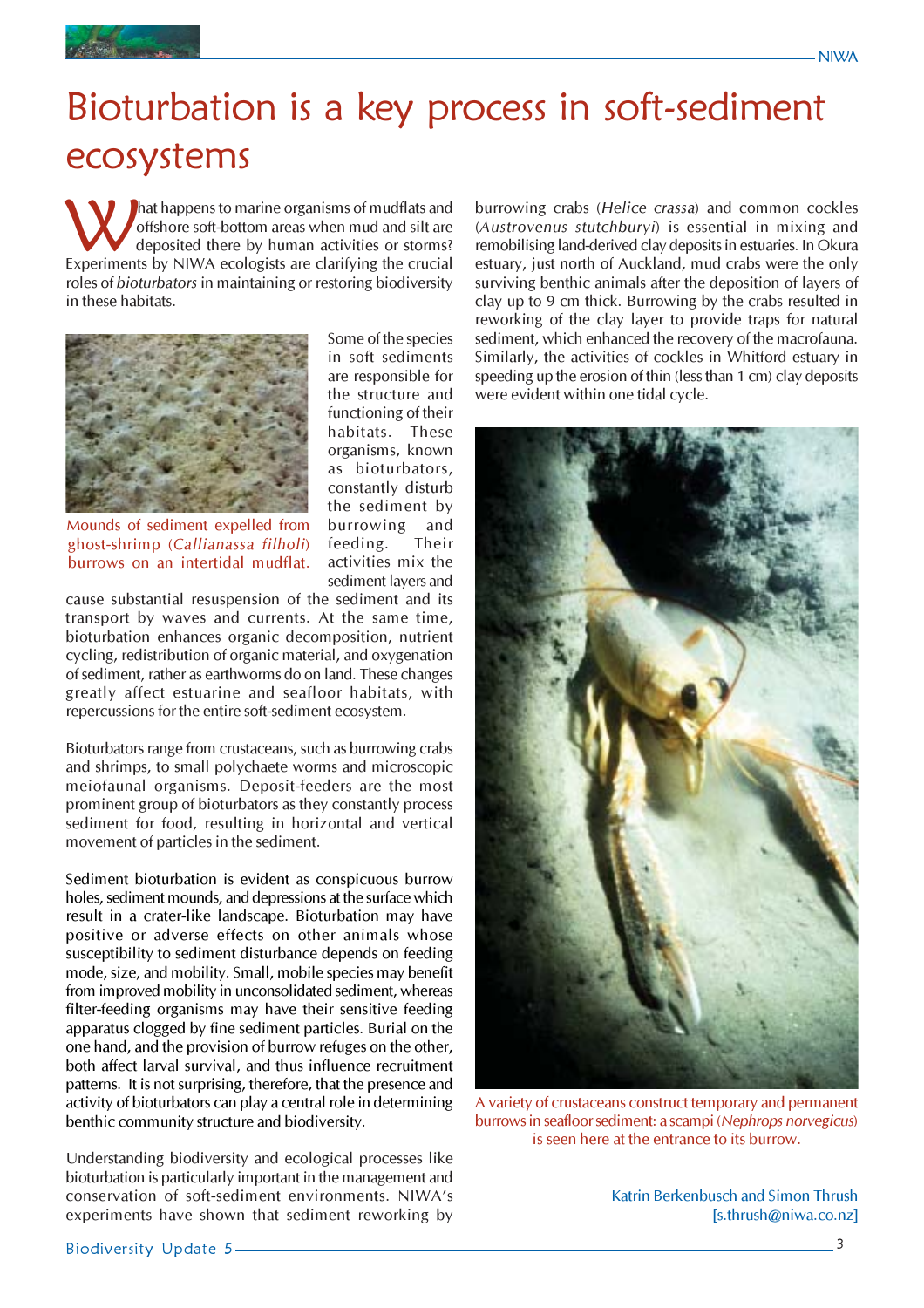

## Extreme midges: chilled, heated, and acidified

New Zealand's extreme environments – glaciers,<br>snowfields, geothermal waters – have resulted in a<br>variety of animals and plants becoming specifically<br>adapted to live in these seemingly inhospitable places. snowfields, geothermal waters – have resulted in a variety of animals and plants becoming specifically adapted to live in these seemingly inhospitable places. Sometimes adaptation is so specific that they cannot live anywhere else (obligate), but others use these environments as opportunists and can thrive in other environments (facultative).

Amongst the more common insects living in these environments are the chironomids. The adults of these insects are gnat-like flies related to mosquitoes, but they do not bite! Their larvae are found in almost all freshwater habitats, from rivers, streams, lakes, and wetlands to springs, waterfalls, waterlogged tree trunks, small seepages, spouting of houses – even waterlogged lawns!

#### The "ice worm"

At one environmental extreme are the frozen waters and chilling temperatures of the west coast glaciers. Here, in the surface meltwaters and caves of the ice, lives the "ice worm", which, despite its name, is a chironomid, Zelandochlus latipalpis. These small insects are found in great abundance between 400 and 600 m above sea level. The larvae are most plentiful in shaded light in ice caves and crevices, amongst fine, wind-blown material at the bottom of pools, or in early morning shade in meltpools, avoiding direct sunlight.

The adult males of Z. latipalpis are unable to fly because they have reduced wings. However, they appear to be able to hop a fair distance, and, unlike other chironomids, have very long, stout legs, as well as comb-like claws to give a better a grip on the icy surface. The females, on the other hand, have enlarged wings, suggesting a strong ability to fly and disperse across the surface of the ice to find males to mate with, and suitable places to lay eggs.



An adult male of the ice worm (reproduced from Brundin (1966)). Note the reduced wings. The insert shows the comblike claws used for grip on the icy surface of the glacier.

The ice worm is the only midge known to live exclusively on the surface of glacial ice, despite phylogenetic relationships with similar species in South America and Australia, and represents yet another unique feature of New Zealand's biodiversity.

#### Geothermal midges

At the other end of the temperature scale are the midges that survive in New Zealand's geothermal environments.



Volcanism and associated activity has occurred throughout New Zealand's geological history. The Taupo Volcanic Zone was formed in the central North Island about 1 million years ago: it is a geological complex less than 50 km wide extending 250 km northeast from Mt Ruapehu, south of Lake Taupo, to White Island in the Bay of Plenty, and, along with Iceland and Yellowstone National Park, is one of the few places containing a diverse array of geothermal waters in a small area.

Geothermal waters are characterised by their extreme temperatures and pH and high sulphide and heavy metal concentrations. Amongst the organisms tolerant of these geothermal conditions are several chironomid species: at times their larvae are extremely abundant, and occasionally they may be the only animal species present.

Chironomid larvae that occur exclusively in geothermal habitats can tolerate temperatures up to 45  $\degree$ C, and include species of Chironomus and Polypedilum, which are also well represented in almost all freshwater habitats in New Zealand. Only single species of Tanytarsus and Polypedilum appear to be truly obligate thermophiles in New Zealand, living only under geothermal conditions.

Chironomus zealandicus is amongst the more commonly occurring midges in geothermal environments. This ubiquitous insect is the large midge which often annoyingly invades homes and barbeques, especially close to lakes or ponds.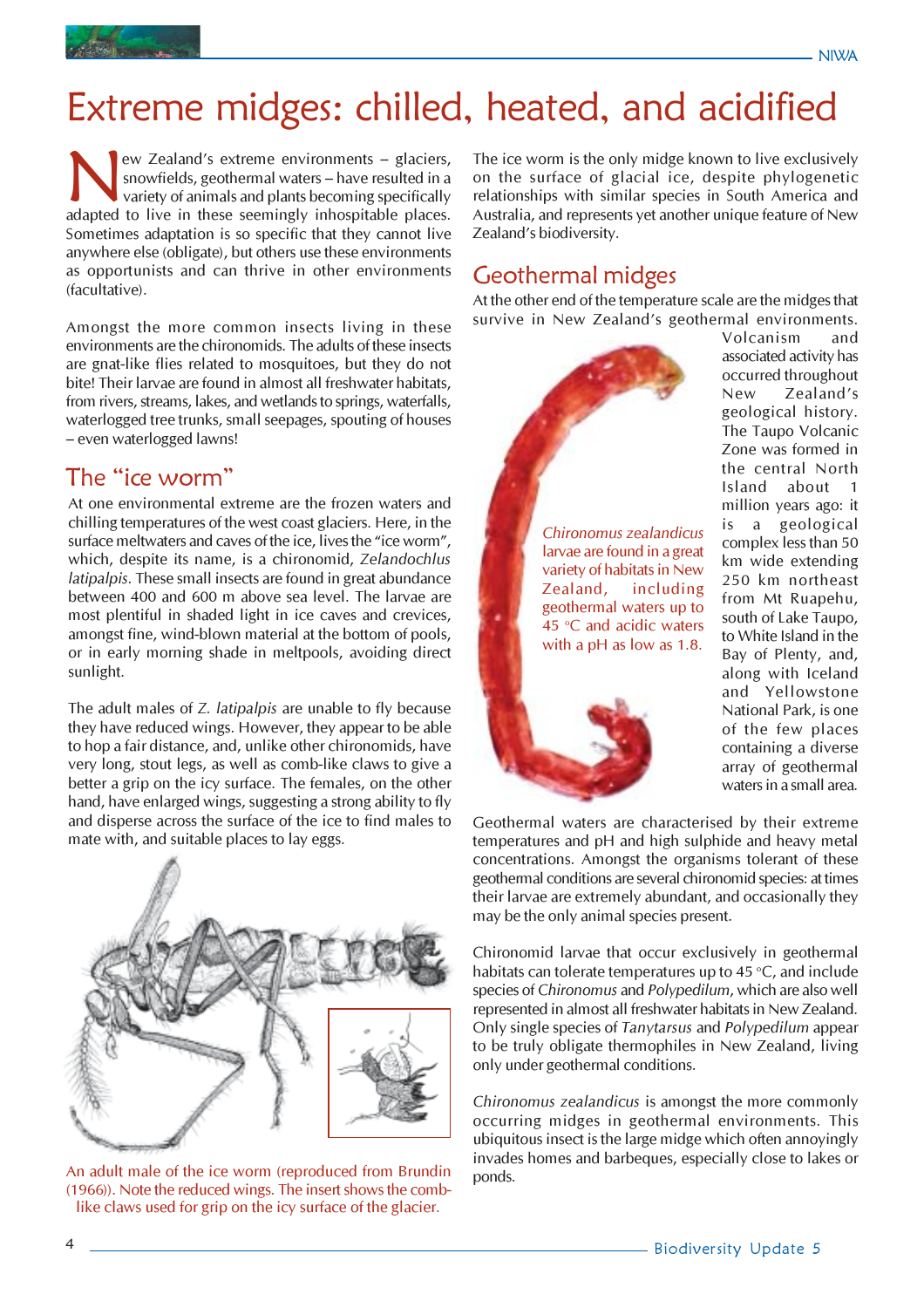

Waiotapu pond near Lake Rotowhero – pH 2.7, a temperature of 34 °C, and home to Chironomus zealandicus.

Zone, to the streams draining past and present mine workings, to the peat streams that occur throughout New Zealand. In west coast streams draining old mine workings, Eukiefferiella species are found at a pH of 2.6, and Chironomus zealandicus has been found in geothermal waters with a pH of 1.8.

#### **Biodiversity**

Although few midges are obligate thermophiles or acidophiles, the ice worm at least is confined to the glacial surfaces. As with much of our aquatic fauna, chironomids are general opportunists, being able to feed, grow, and reproduce in highly disturbed habitats. The ability of chironomids, and many other aquatic insects, to tolerate such seemingly adverse environments is a distinguishing feature of the aquatic biodiversity of New Zealand.

#### *I*an Boothroyd [IBoothroyd@kma.co.nz]

#### Acidic habitats

Amongst other extreme environments inhabited by chironomids are low pH (highly acidic) waterbodies. These vary from the cold geothermal waters of the Taupo Volcanic [Ian Boothroyd is the former leader of the NIWA Biodiversity of Freshwater Organisms research programme and currently works for Kingett Mitchell Ltd. in Auckland.]

### New biodiversity memoirs target echinoderms

Three new NIWA Biodiversity Memoirs have been published describing New Zealand echinoderms. Memoir 115 (price NZ\$30) covers basket-stars and snake-stars in the order Euryalinida: Ophiuroidea). All 33 species are described and illustrated, including 4 new species, 2 new records, and 1 new genus (Astroniwa). Memoir 116 (NZ\$69) covers two of the seven orders of sea-stars (Asteroidea), the Paxillosida (38 species, 8 new) and Notomyotida (12 species). Memoir 117 (NZ\$90) covers the large order Valvatida (96 species and subspecies, 10 new), in which 2 new genera are described. All species are illustrated, with keys to the genera and species. One final memoir, not yet published, will cover the remaining four orders. In all, there are now 221 species of sea-star recognised in the New Zealand region, compared with only 75 species known in 1970. Among the Valvatida, which includes the well known cushion-stars, the most speciose family is the Goniasteridae (38% of the species). Perhaps the most famous (or infamous) member of the Valvatida in the region is the crown-of-thorns, which occurs at Raoul Island in the Kermadec Islands. Behaviourally, however, one of the more interesting members is the endemic cushion-star Stegnaster inflatus. This predatory species arches above the substratum and when a small fish or crustacean enters the inviting "cave" under the animal it immediately flattens, trapping the prey. This behaviour is shown in one of the colour plates in the memoir. The authors, NIWA echinodermologists Don McKnight and Helen Clark, have also documented other behaviours and, through dissections, ascertained dietary items in many of the species.

To purchase these reports, please send Visa or Mastercard details, or a cheque payable to NIWA, to: Science Communication, NIWA, PO Box 14 901, Wellington, New Zealand

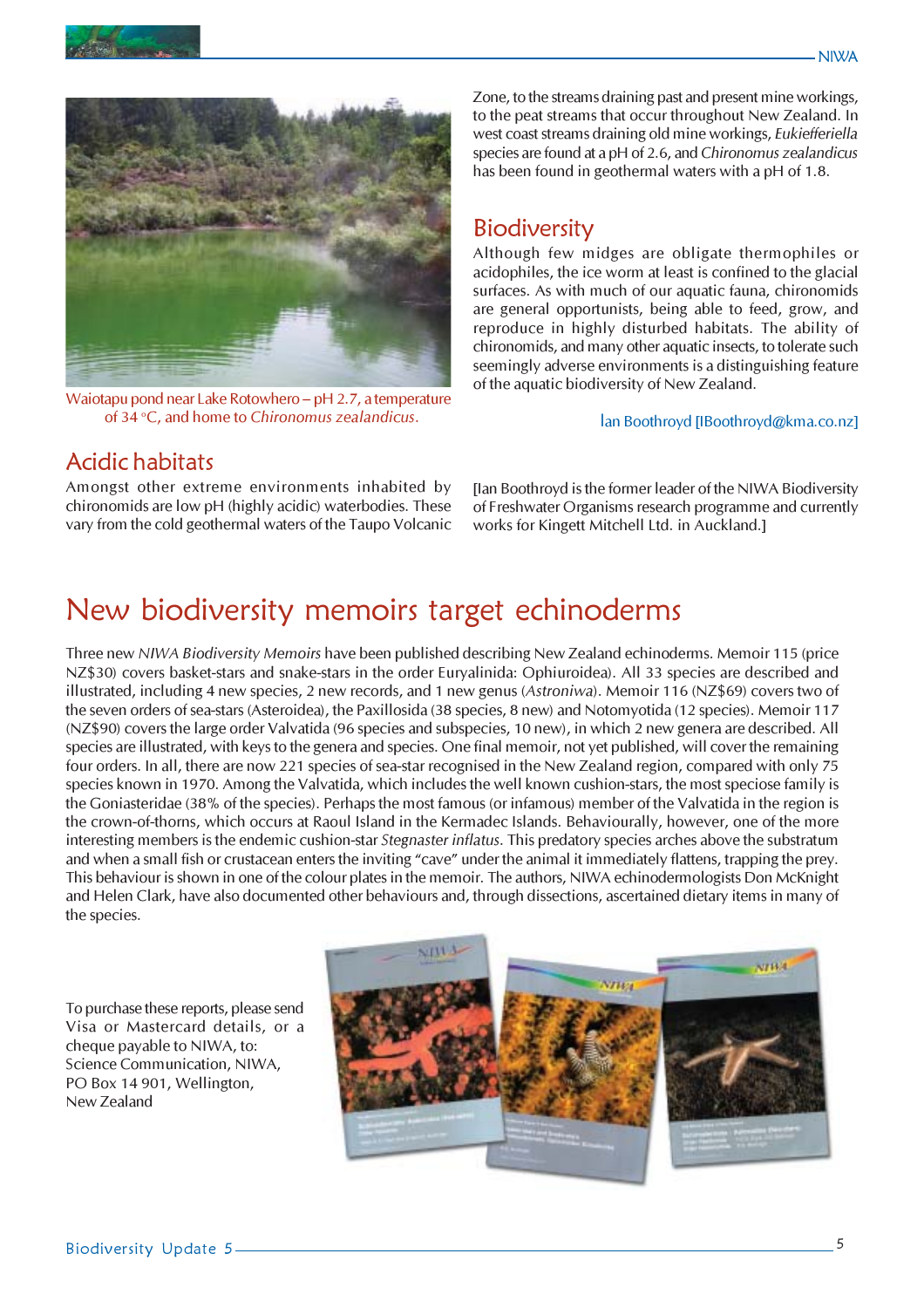

## Thriving blind – New Zealand's first volcanic vent shrimps

ast May, NIWA's research vessel Tangaroa captured<br>almost 500 shrimps from 11 deepwater stations on<br>volcanic slopes and hot vents on the Brothers<br>and Rumble seamounts, north of the Bay of Plenty. A ast May, NIWA's research vessel Tangaroa captured almost 500 shrimps from 11 deepwater stations on volcanic slopes and hot vents on the Brothers taxonomic study has shown that they are typical of shrimps found living around seeps and hydrothermal vents elsewhere, deep in the Pacific and North Atlantic Oceans. The Tangaroa specimens include at least two species of the genus Alvinocaris and one of Chorocaris, of which one or more are new. They clearly belong to the alvinocarid-group of shrimps. Alvinocarids are pinkish-white, blind, and have thin and flexible exoskeletons. They are equipped with serrated, spoon-like front chelae that are adapted to scrape bacteria from rock surfaces, other invertebrates, or the shrimps themselves, for sustenance.

This recent find was not the first – a geological expedition by Tangaroa in 1996 dredged two damaged Alvinocaris specimens from the Brothers Caldera – but it is now obvious that New Zealand has shrimps characteristic of many of the teeming invertebrate communities found around deep-sea hydrothermal vents, cold-water seeps, and hydrocarbon seeps in other places. Interestingly, these communities are more or less independent of the photosynthetic food that supports virtually all life on Earth. Instead they rely on chemosynthetic bacteria that oxidise sulphides expelled in the fluids of seeps or hydrothermal vents. Free-living and symbiotic bacteria abound, particularly in molluscs or large tube-worms. Worms, molluscs, crustaceans, and other invertebrates form circumscribed but dense communities around these food sources. These communities are many times higher in energy turnover than surrounding seafloor communities, which largely rely on the fall-out of food from upper layers of the sea.

More than 16 species of alvinocarid shrimps, including the New Zealand material, are known worldwide. Alvinocarids







Alvinocaris sp. A from Brothers and Rumble calderas.

are small to medium sized (adults range from less than 2 cm to 9 cm long) and the New Zealand species are within this range. Most have been caught deeper than 1000 m, the maximum depth of sunlight penetration, so their lack of sight is quite understandable. Alvinocarids have been found at depths of almost 4000 m, but the New Zealand Chorocaris (not illustrated here) occurs at 520 m or even less. Most alvinocarids have eyestalks, but are blind because they lack the eye facets essential to functional compound eyes. The eyestalks are fused together, not independently moveable as in sighted shrimps, but in some species they contain a scattering of pigment which may or may not have a lightdetecting function. In two Mid-Atlantic Ridge Rimicaris species, all remnants of eyes have disappeared, but they do have organs on top of the carapace that can detect "black light" given off by hot vents at wavelengths well outside those of visible light.

Alvinocarids were first discovered at the Galapagos Rift in 1977. They are now known to occur extensively in the Pacific and Atlantic Oceans at numerous vents on spreading ridges and subduction zones, as well as in cold and hydrocarbon seeps such as those in the Gulf of Mexico. They have been found quite recently (2000) in the Indian Ocean and unpublished reports indicate these shrimps are also present in the South Atlantic. Alvinocarids do not occur at all the deep-sea vents and seeps known to support chemosynthetically based communities. It is highly probable, however, that more will come to light as further seeps are discovered and vents are located on unexplored ridges, trenches, and deep-sea volcanoes.

Populations of shrimp species are fragmented by living on "islands" of bacterial abundance, but there is a high level of genetic uniformity among them. The alvinocarids include nine species of Alvinocaris that are all very similar, yet they are spread between the North Atlantic, Indian, and North and South Pacific Oceans. How these shrimps disperse is an intriguing question and it appears their larvae take the key role in this. Some shrimps in extreme habitats have an abbreviated free-swimming larval phase, which ensures that larvae won't drift too far from the adult habitat. In contrast, alvinocarids have small eggs similar to those of most carid Alvinocaris sp. B from Brothers and Rumble calderas. Shrimps, and probably a protracted development. Larvae are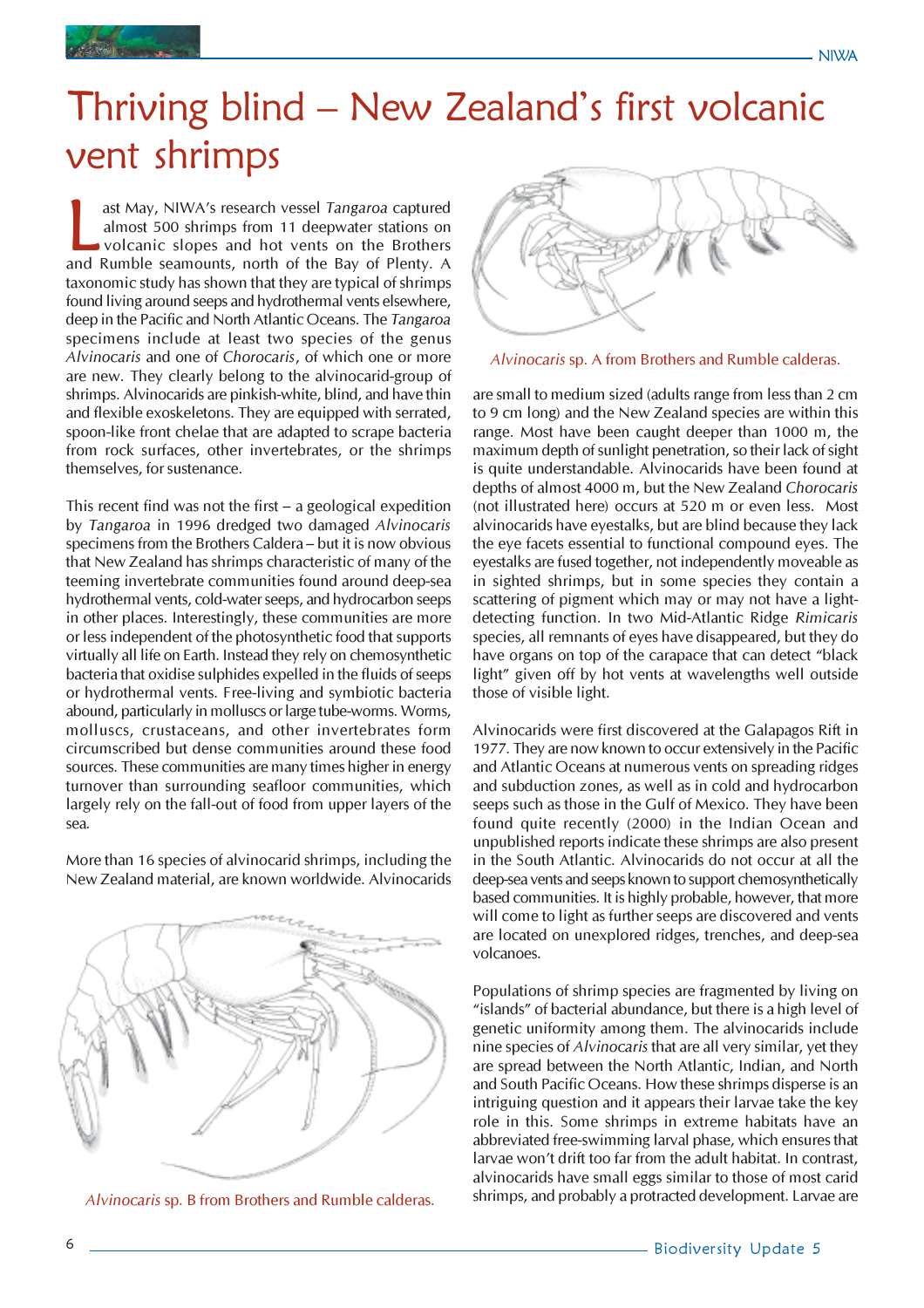

born with normal, functional eyes and are found in the water column far away from seeps and vents. The postlarvae, the adult-like phase which makes its way back to the adult habitat, are also sighted and eat food derived from photosynthesis rather than chemosynthesis. It appears that alvinocarids have retained a rather conventional mode of development which maintains wide geographical gene flow while the adults have sacrificed mobility by evolving unique features to exploit the rich pickings of vent and seep communities.

The New Zealand alvinocarids are an exciting find and only the first in an area with many more possibilities. We have just two specimens of the third (unillustrated) species, so more are needed. It is known that some species of alvinocarid shrimps scavenge, as well as eating bacteria, and can be reliably captured by the use of baited shrimp traps. Such trapping produces good-quality specimens that could well yield yet more species and genera, as well as material that could be used to study gene flow between separate seamounts and vents.



The current known distribution of alvinocarids.

Rick Webber [rickw@tepapa.govt.nz] Niel Bruce [n.bruce@niwa.co.nz]

NIWA

## Tools and resources on NIWA's Freshwater Biodiversity web page

The web page for the FRST-funded programme Biodiversity of New Zealand Freshwater Organisms has recently been updated and now includes a Tools and Resources section. The new web page contains identification guides for some groups of freshwater organisms, information on the New Zealand Freshwater Fish Database, and species checklists of selected freshwater groups. Some checklists have been compiled by external collaborators and we are keen to receive contributions for other groups of organisms.

Links are provided to web-based atlases of aquatic plants and freshwater fish, and there are now "quick-guides" to several invertebrate groups based around the level of taxonomy commonly used in biomonitoring. Quick-guides for other groups of freshwater invertebrates and plants are under development and will be added to the website as they become available. Experimental interactive identification guides for diatoms and a caddisfly group will be added later.

The web page contains links to some on-line articles pertaining to freshwater biodiversity, and the news and noticeboard sections provide bulletins of recent taxonomic advances and information on upcoming identification workshops, conferences, and other biodiversity web site links. News bulletins, covering workshops and advances in local taxonomy and biodiversity research, will be sent out to subscribers to the web-page Email Forum. This forum is a way for end-users, stakeholders, scientists, or anyone with a special interest in the topic to keep in touch with the freshwater biodiversity programme.

So, if you have a freshwater leaning and a biodiversity bent, check out our new web page on: http://www.niwa.co.nz/pgsf/FreshBiodiversity/index.html

#### Kevin Collier [k.collier@niwa.co.nz]

#### Want to know more?

**• Contact the editor:** Dennis Gordon, NIWA PO Box 14 901, Wellington Telephone: 0-4-386 0388 Facsimile: 0-4-386 2153 Email: d.gordon@niwa.co.nz

- Contact the author directly
- Visit our web page: www.niwa.co.nz

Biodiversity Update is a quarterly newsletter published by NIWA. It is available on request and via the web at www.niwa.co.nz/pubs/bu/. The aim is to publicise and promote research in all areas of aquatic biodiversity. Contributions are welcome from other organisations: please contact the editor. ISSN 1175-3560